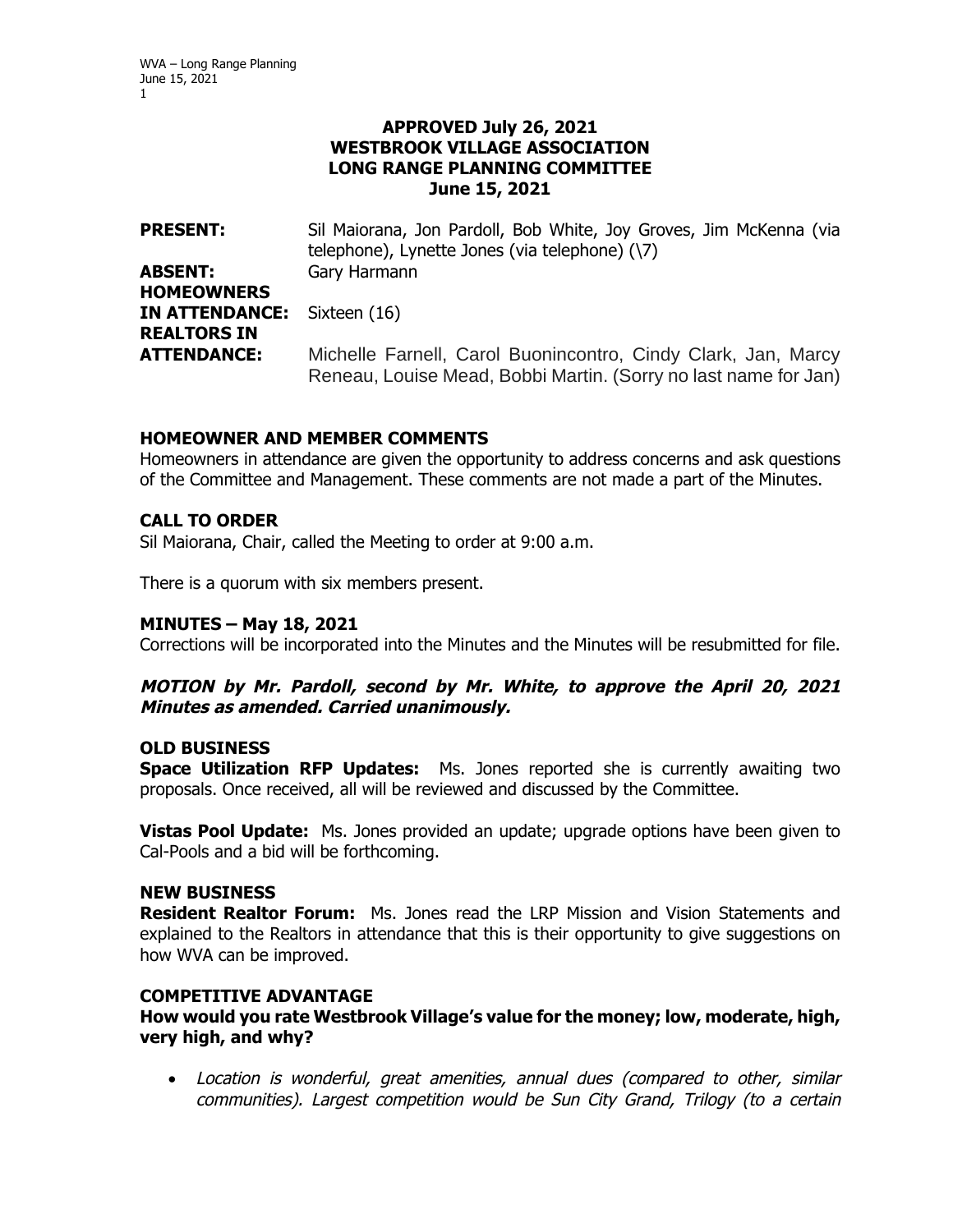extent). Some of the floor plans are outdated. People would be willing to pay a premium for turnkey.

- Buyers want the units renovated the way they want and, in some cases, immediately rip out what sellers may have already renovated.
- Some people want to come in and renovate because this will be their forever home. Buyers may be shown remodels before being shown the actual listing so they can see what can be done, and some buyers may be introduced to contractors who can help them with their renovations.
- A lot of buyers want block walls for privacy. Many ACC requests for block walls for privacy and pets, and many requests for pools. Shared wall agreement necessary for walls on the property lines; if no agreement with neighbor, move the wall inside the property line.
- Good range of products (size of home, condo, single family) which allows upsizing and downsizing. Other communities are not building condos, so this is an advantage for WVA.

### **How would you rate the curb appeal of Westbrook Village's two rec center campuses to its competitors? Low about the same or high, and why?**

- Curb appeal is good; show the amenities (curb appeal) first. Disadvantage is that WVA does not have a little "village" like Sun City Grand and Trilogy.
- Promote the "Coffee with the Manager" more to encourage socialization, especially with the pandemic restrictions of the past year.
- Would be a mistake to get into the hospitality business. Need to promote the golf course restaurants more.
- Need to get the "for sale" bulletin boards back up at both rec centers.
- Curb appeal would be improved with a new color palette that is not so vanilla and boring, and with landscaping.

### **As a 30+ year old community, what does Westbrook Village need to do to compete with similar, newer, communities such as Vistancia, Trilogy, Corte Bella and Sun City West?**

- Need a place for grandparents to create memories with their grandchildren such as a dog park, a place to feed the ducks, etc.
- Good recreation parks, areas within a couple of miles of WVA. Easily accessible.
- Capital Improvement fee high.

### **Are there any other community improvements the Long-Range Planning Committee and the Board should consider in enhancing WVA's competitive advantage?**

 Need to create a more usable space for what was previously the sales office (FALC). Currently working on space planning and utilization. Need to look at restructuring use of ballrooms.

# **QUESTIONS ABOUT BUYERS AND BUYER PREFERENCES**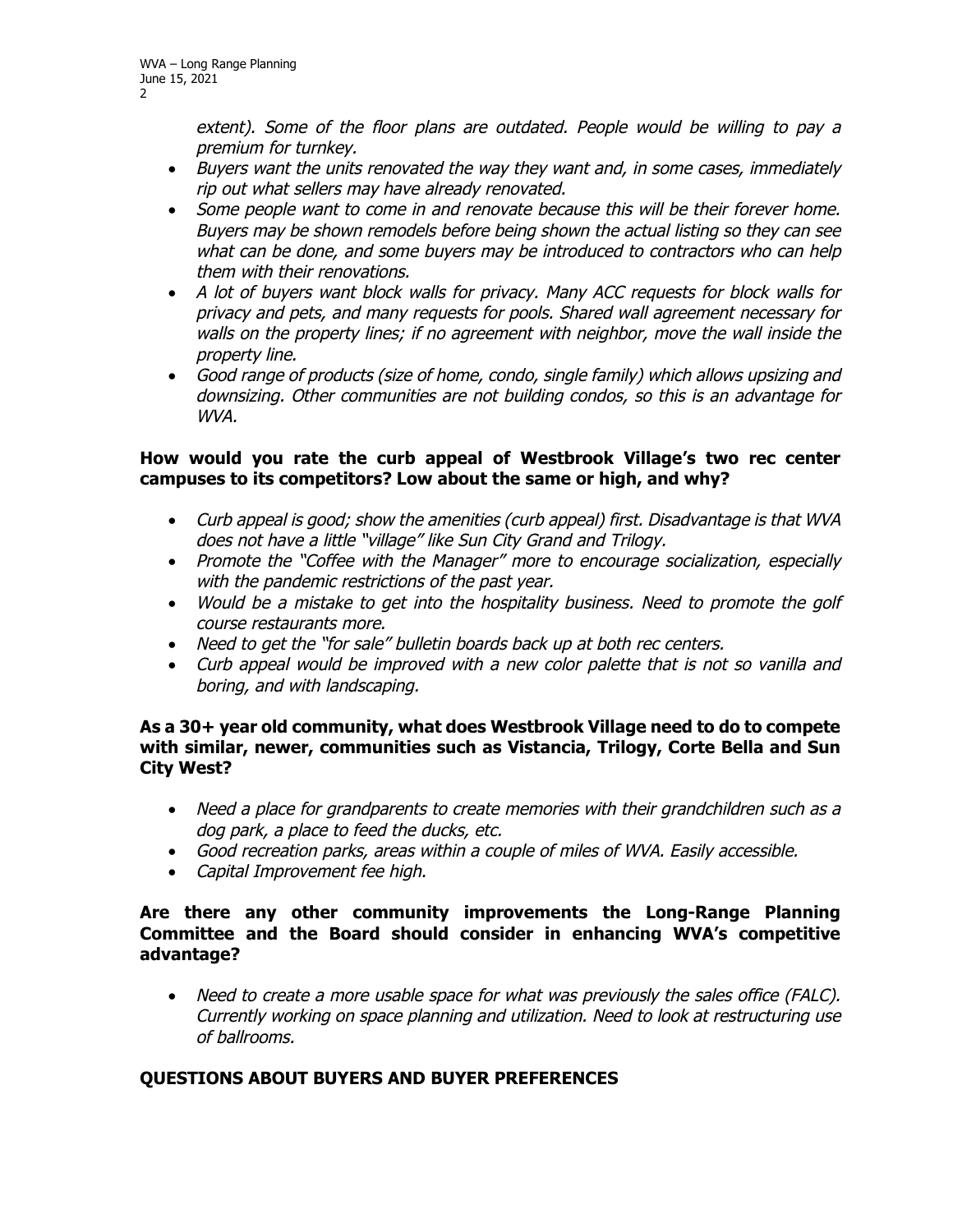# **Where do most potential buyers interested in WVA come from? Examples are locally from Phoenix or Arizona, the Midwest, the Northwest, and California?**

- Getting requests from higher end buyers who are looking for homes on the golf course.
- Need to better integrate with golf courses. Golf courses could work with the local realtors, maybe offer prospective buyers a free round of golf.
- Golf is not the main reason people buy in WVA (50-50).
- Realtors would be willing to sit in a small office in WVA to be available to show homes to walk-in prospective buyers (provided there is inventory). Realtors would sign up for specific days and times.

# **When buyers do NOT show a preference for buying in WVA, what are some of the reasons given?**

- Home age.
- Third bedroom and three-car garage.
- Indoor pool. Expansion in pools for water walking.
- Email blast should include more information on clubs, meetings, other social activities.
- Fees are not really a deal-breaker for most buyers. Sometimes there is a concern about fees for WVA Master and fees for sub-associations.
- Not enough information available to let people know age restrictions.

# **In the last 12 to 24 months, have you noted any significant change in WVA buyer prospects or actual buyers in terms of age or demographics? If so, please describe.**

 Buyers are younger, under or right around 60. Getting more difficult since people do not want to disclose their ages.

# **Has the COVID pandemic affected what potential buyers are looking for? If so, how?**

• People are working at home more so may be looking for a home with an additional room or office space. Not really a concern for WVA.

**Which of the WVA amenities were of most interest to prospective buyers in the 2019 to 2021 period? Amenities may include street appeal attractive common areas and grounds (i.e., both green turf and xeriscape options), rec center activities, restaurants, sports, the variety of clubs and social activities inside Westbrook Village, and proximity to community activities and locations outside of Westbrook?** 

- Fitness Center equipment is what people are looking for, but facility itself is a bit small.
- Curb appeal not a lot of cars parked on the street.
- Clubs (socialization). Need a calendar to be added to the website showing all activities. Once information is on a calendar, maybe consider a WVA app.